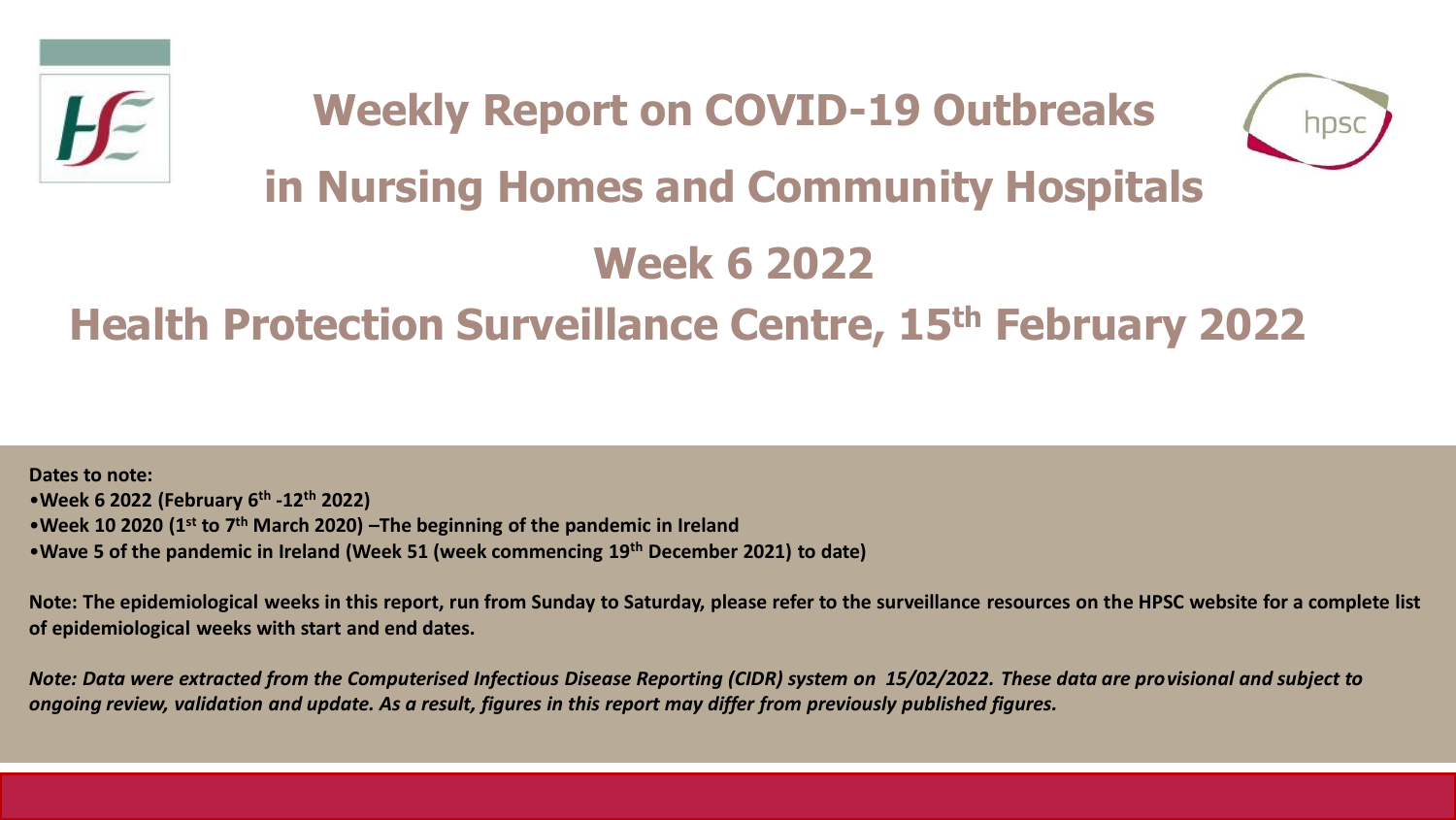

### **Notes**

The following report provides information on COVID-19 outbreaks/clusters notified on CIDR to midnight February 12<sup>th</sup> 2022 (week 6) and extracted from CIDR at 9 am on February 15<sup>th</sup> 2022.

Data are provisional and subject to ongoing review, validation and updating. For this reason, data reported may not match data previously reported or outbreaks data reported in the future for the same time period. Furthermore, the number of linked cases is based on the number of linked cases at the time of extraction from CIDR and an outbreak may increase in size since the time of extraction due to more cases occurring or more information becoming available on CIDR.

**Sincere thanks are extended to all those who are participating in the collection of data and reporting of data used in this report, particularly under the current challenging circumstances.** This includes the HSE COVID-19 Contact Management Programme (CMP), staff in ICU units, notifying clinicians, laboratory staff, Public Health doctors, Nurses, Surveillance Scientists, Microbiologists and Administrative staff.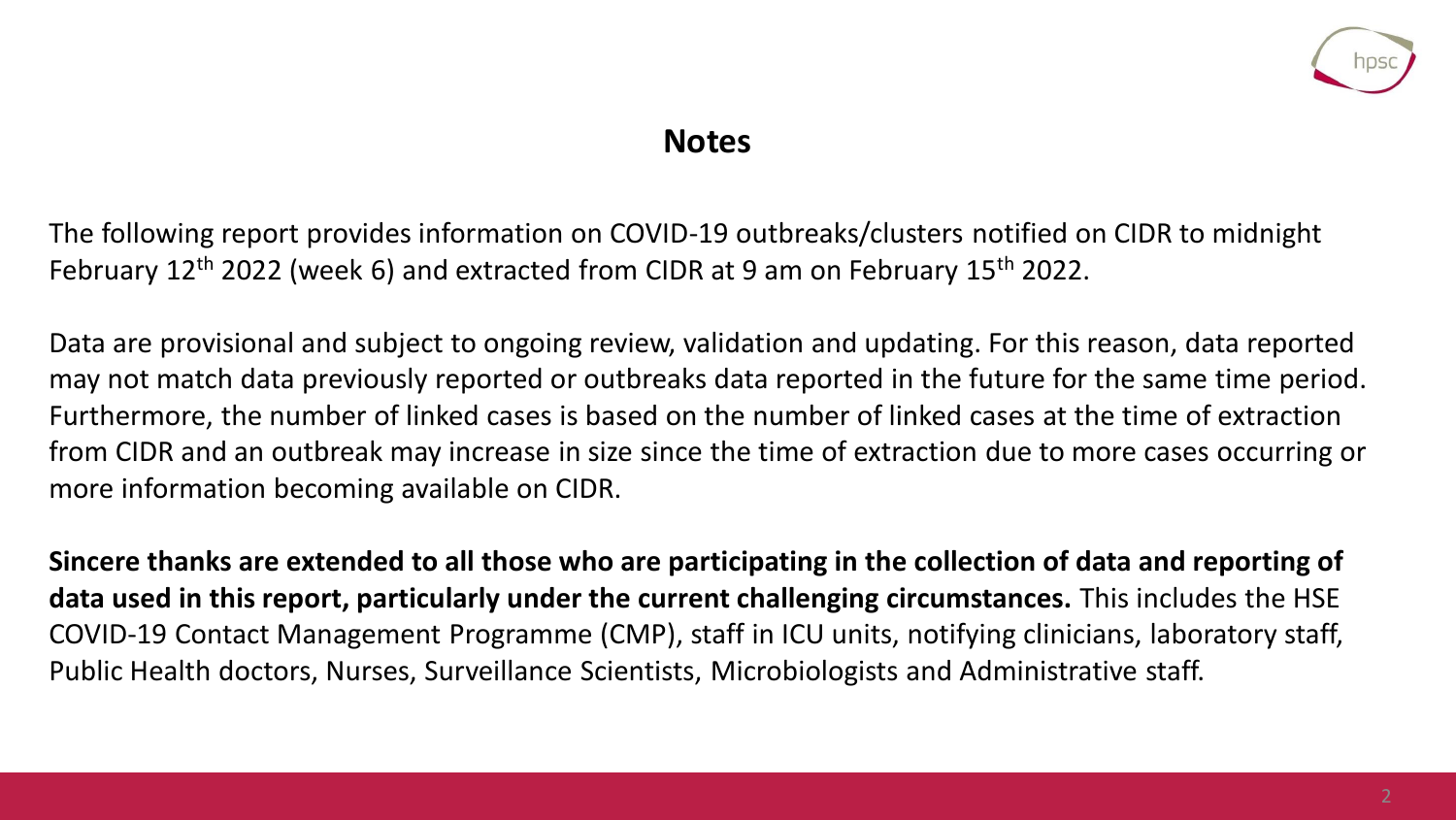

|                                      | Outbreak                      |                               | <b>Linked confirmed cases</b> |                               |                                            |                                           |                           |  |
|--------------------------------------|-------------------------------|-------------------------------|-------------------------------|-------------------------------|--------------------------------------------|-------------------------------------------|---------------------------|--|
| <b>Wave</b>                          | <b>Number of</b><br>outbreaks | <b>Number of</b><br>$cases^*$ | <b>Number</b>                 | <b>Number</b><br>hospitalised | <b>Number</b><br>admitted to<br><b>ICU</b> | <b>Number</b><br>hospitalised<br>and died | <b>Number</b><br>who died |  |
| <b>Wave 1 (weeks 10-31 2020)</b>     | 301                           | 6658                          | 6251                          | 476                           | 16                                         | 195                                       | 884                       |  |
| <b>Wave 2 (weeks 32-47 2020)</b>     | 80                            | 1571                          | 1555                          | 90                            | < 5                                        | 25                                        | 134                       |  |
| Wave 3 (week 48 2020 - week 25 2021) | 267                           | 8375                          | 8329                          | 577                           | 12                                         | 199                                       | 1027                      |  |
| <b>Wave 4 (weeks 26-50 2021)</b>     | 202                           | 2803                          | 2690                          | 188                           | < 5                                        | 49                                        | 202                       |  |
| Wave 5 (weeks 51 2021 - week 6 2022) | 276                           | 4779                          | 3003                          | 113                           | < 5                                        | 8                                         | 44                        |  |
| <b>Total</b>                         | 1126                          | 24186                         | 21828                         | 1444                          | 32                                         | 476                                       | 2291                      |  |

\*the larger between the aggregate number of confirmed cases reported or the number of confirmed linked cases

- Overall, there have been 1,126 COVID-19 outbreaks in Nursing homes and Community Hospitals
- 1,444 of 21,828 laboratory confirmed outbreak cases have been hospitalised (6.6%)
- 2,291 deaths have been reported among confirmed outbreak cases in these settings (10.5%)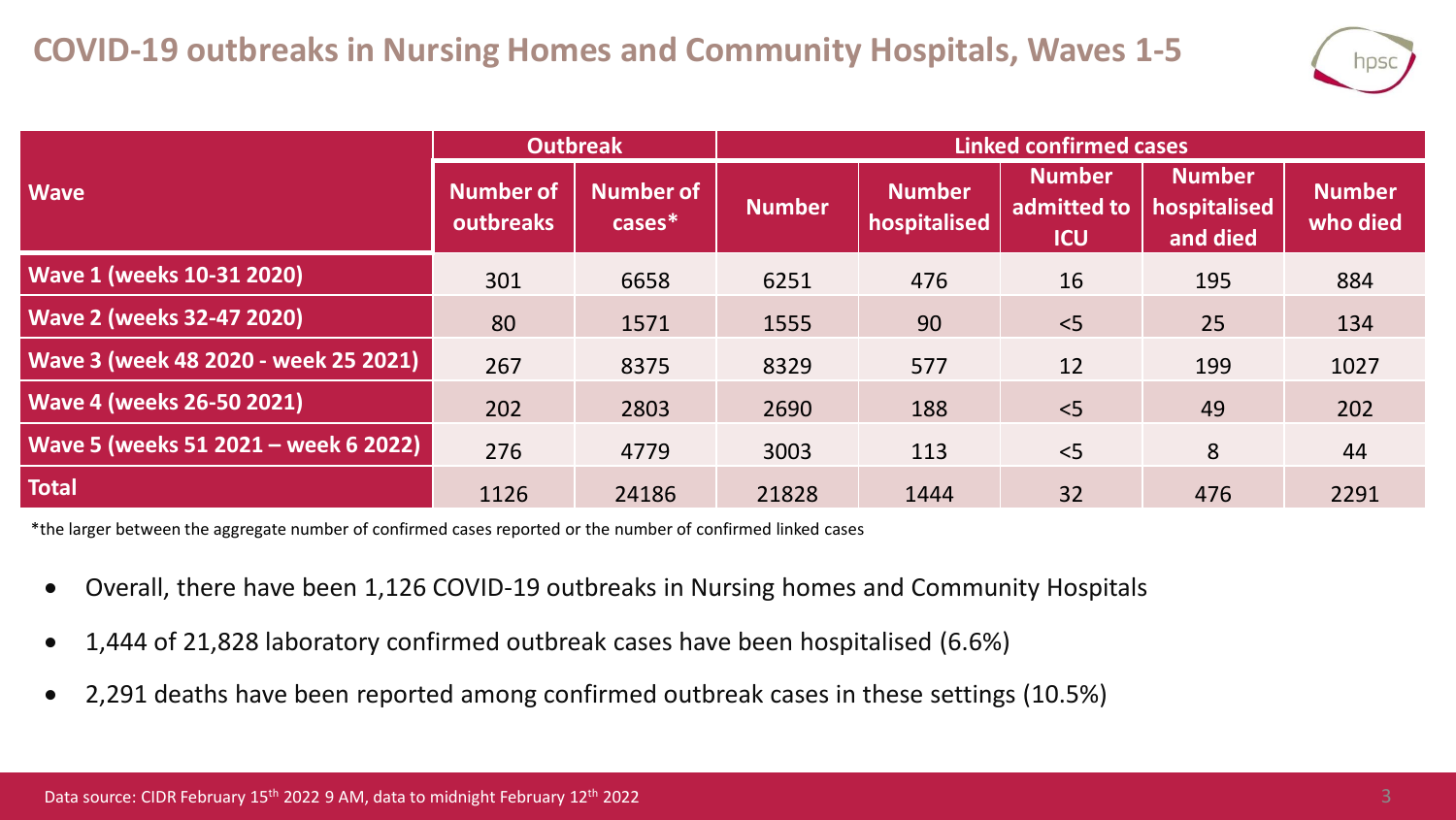#### **Weekly number of COVID-19 outbreaks in Nursing Homes and Community Hospitals,**  hpsc **Waves 1-5**



Large peaks occurred in the number of outbreaks in wave 1 (72 outbreaks in a single week) and wave 3 (57 outbreaks in a single week). In week 6 2022, 24 outbreaks were reported in these settings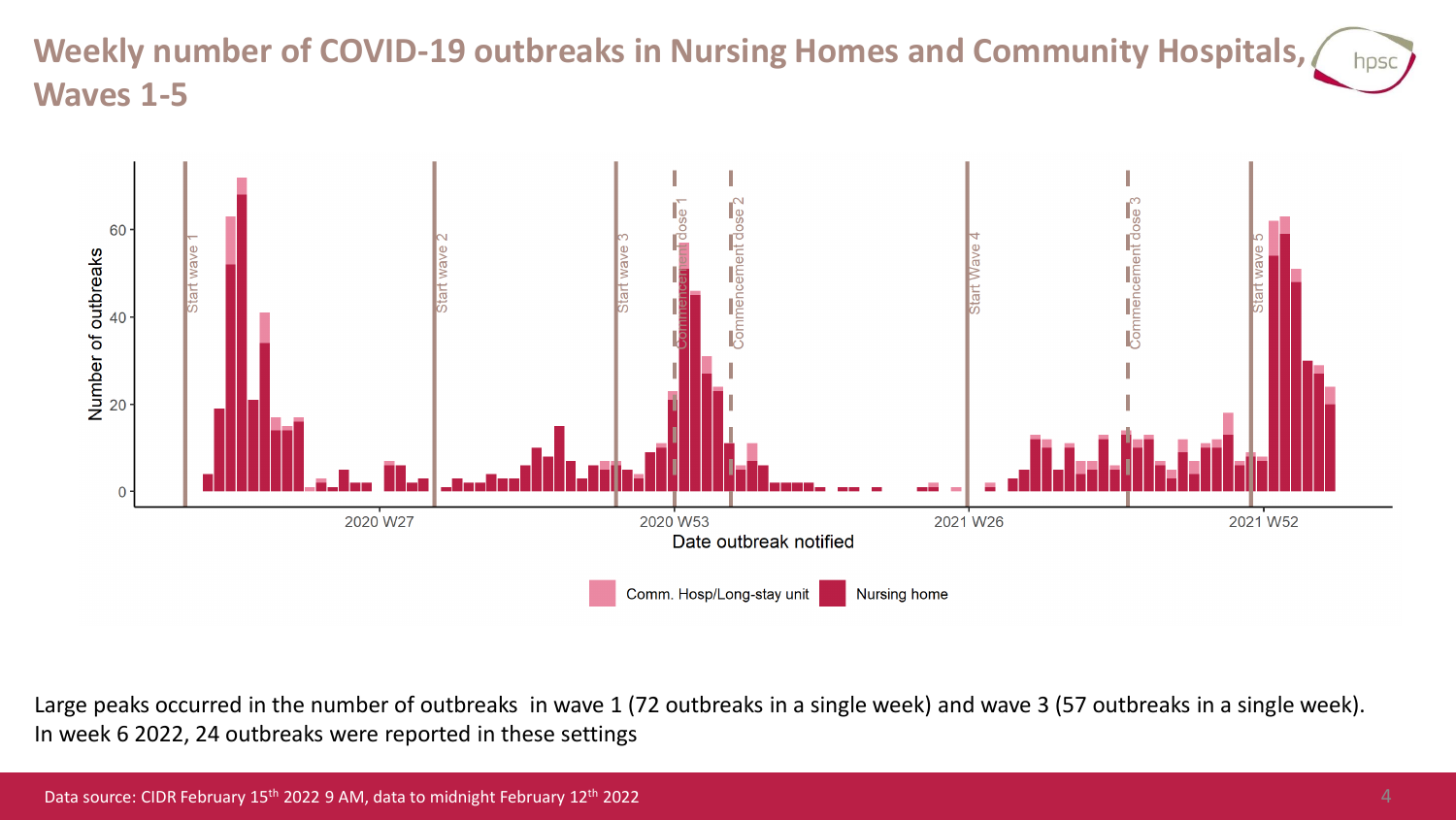## **Burden of disease associated with COVID-19 outbreaks in Nursing Homes and Community Hospitals, Wave 5 (weeks 51 2021 to week 6 2022)**



|                                  | <b>Outbreak</b>        |                               | <b>Linked confirmed cases</b> |                               |                                            |                                           |                           |  |
|----------------------------------|------------------------|-------------------------------|-------------------------------|-------------------------------|--------------------------------------------|-------------------------------------------|---------------------------|--|
| <b>Outbreaks Location</b>        | Number of<br>outbreaks | <b>Number of</b><br>$cases^*$ | <b>Number</b>                 | <b>Number</b><br>hospitalised | <b>Number</b><br>admitted to<br><b>ICU</b> | <b>Number</b><br>hospitalised<br>and died | <b>Number who</b><br>died |  |
| <b>Comm. Hosp/Long-stay unit</b> | 23                     | 300                           | 218                           | 21                            | < 5                                        | < 5                                       | < 5                       |  |
| <b>Nursing home</b>              | 253                    | 4479                          | 2785                          | 92                            | < 5                                        | 8                                         | 42                        |  |
| <b>Total</b>                     | 276                    | 4779                          | 3003                          | 113                           | < 5                                        | 8                                         | 44                        |  |

\*the larger between the aggregate number of confirmed cases reported or the number of confirmed linked cases

#### **Wave 5:**

- 276 outbreaks in wave 5
- 4,779 cases were reported associated with these outbreaks, of which there was disaggregate data available on 3,003 cases (63%)
- 113 of the 3,003 outbreak-linked cases (3.8%) were hospitalised (age range 21-99 years, median 79 years)
- 44 of the 3,003 outbreak-linked cases (1.5%) cases died (age range 64-101 years, median 86 years)

#### **Week 6 2022**

• Twenty-four new outbreaks -241 associated cases (range 2-27 cases per outbreak)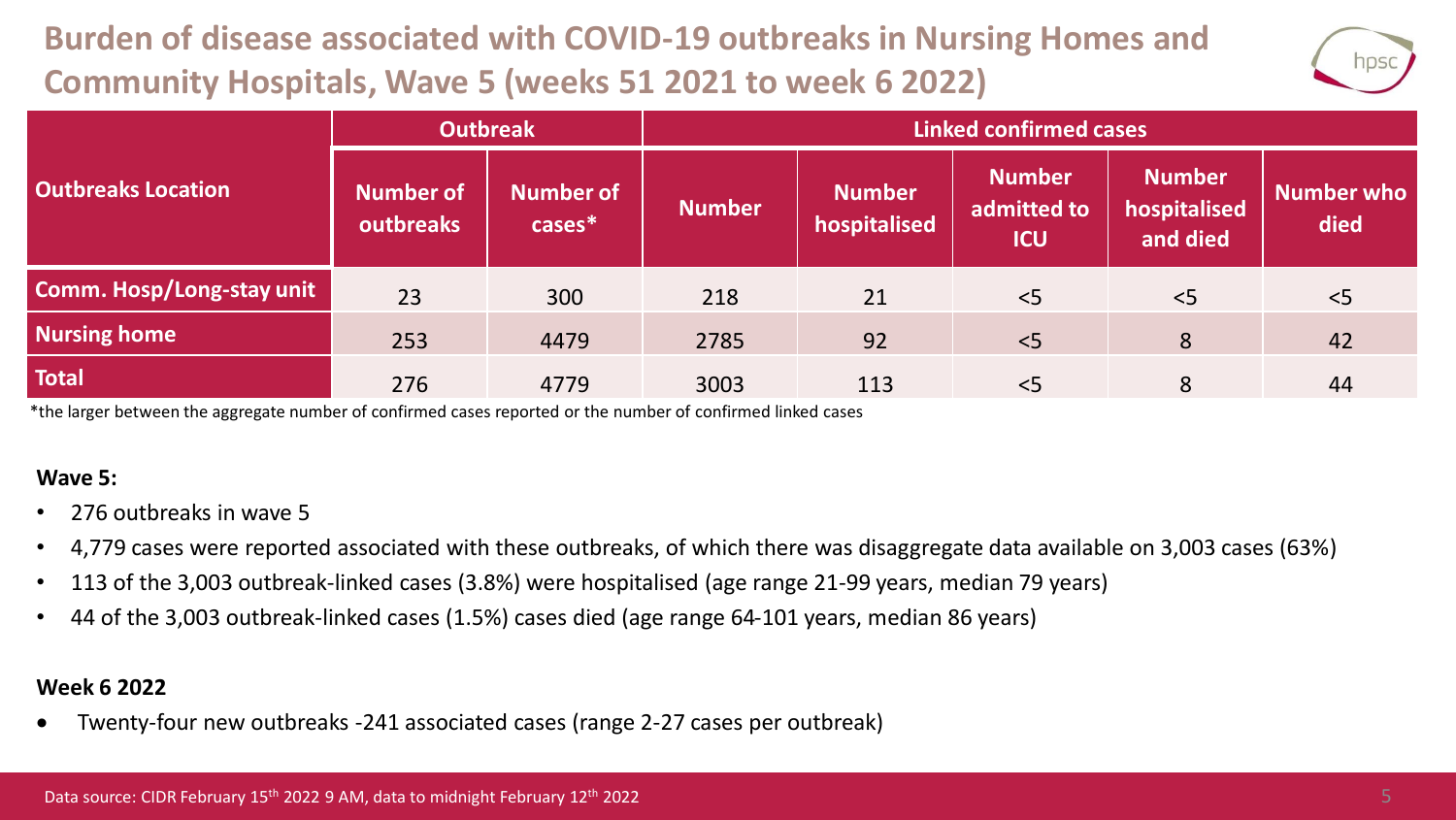**Weekly number of COVID-19 outbreaks in Nursing Homes and Community Hospitals, Waves 4 & 5 (weeks 26 2021 – week 6 2022)**



#### **Waves 4 and 5:**

- 478 nursing home and community hospital/long stay unit COVID-19 outbreaks notified
- The number of outbreaks in these settings to week 52 2021 had been relatively stable, but increased to 63 outbreaks in week 2 2022 and decreased since to 24 outbreaks in week 6 2022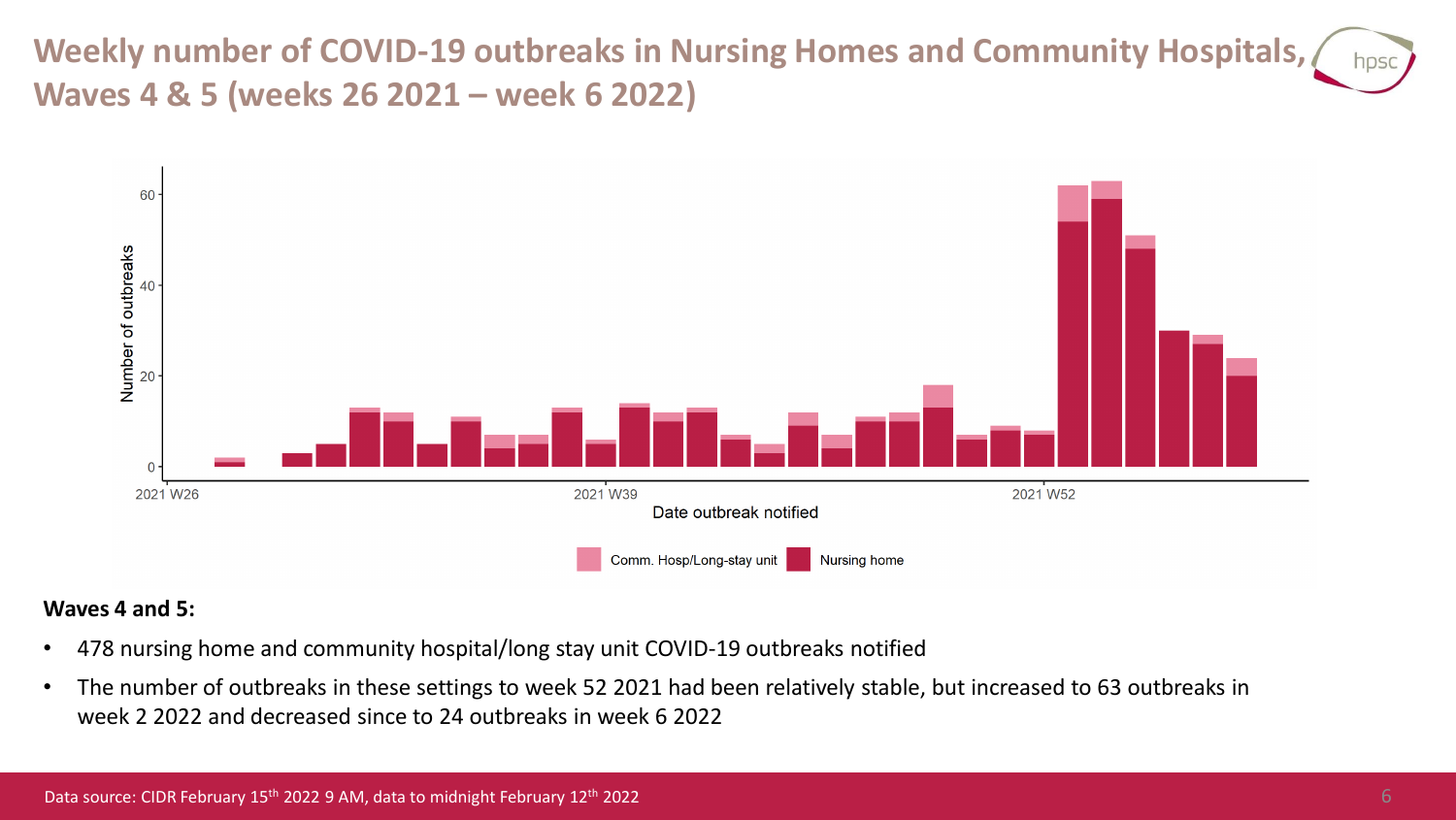**Regional distribution of outbreaks in Nursing Home and Community Hospitals, Waves 4 & 5 (weeks 26 2021 – week 6 2022)**





#### **Waves 4 and 5:**

- The highest number of outbreaks was reported in CHO4 (77 outbreaks) followed by CHO2 (60 outbreaks)
- Eight CHOs were represented in the 24 outbreaks notified in week 6 2022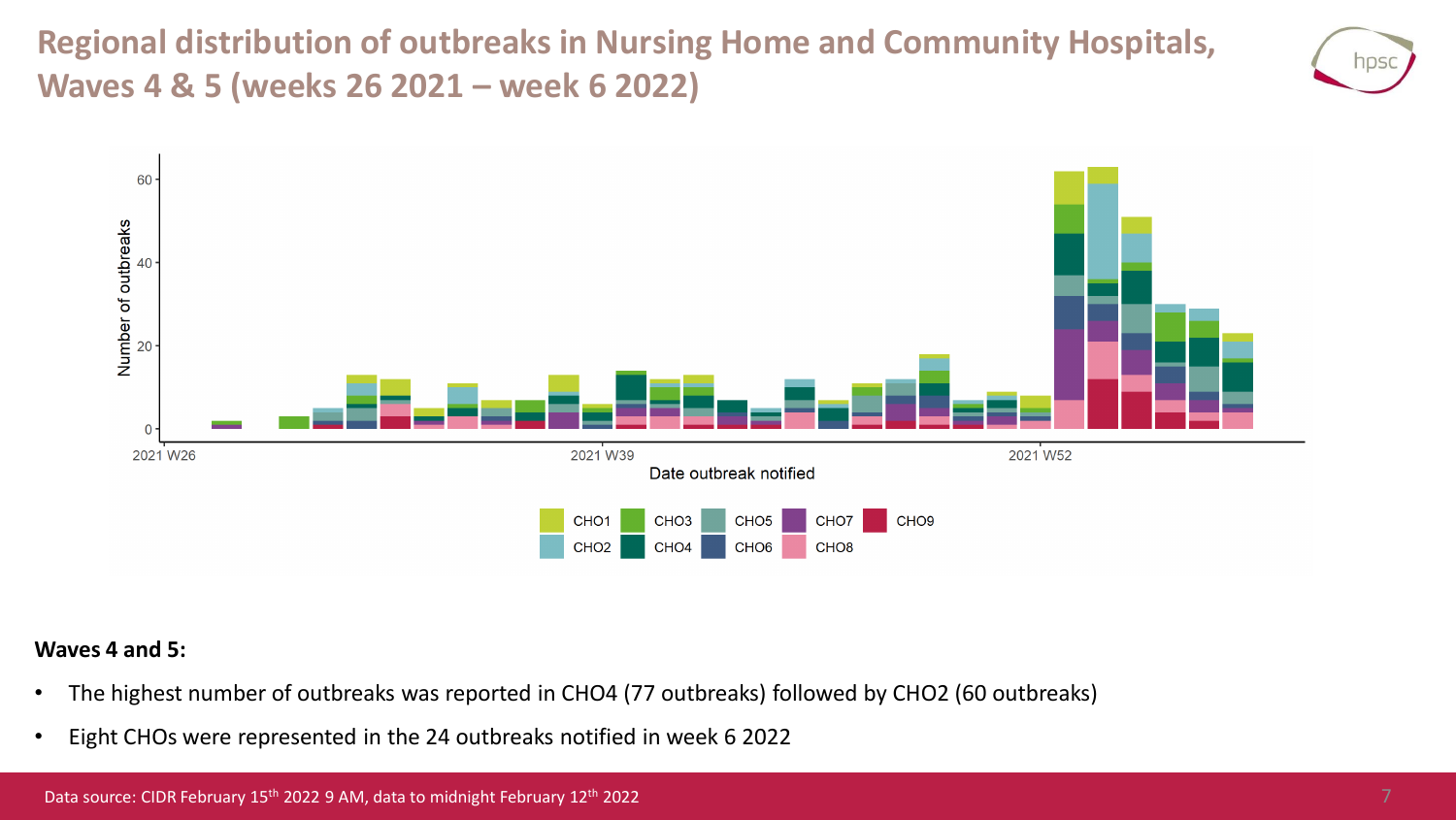### **Cases associated with COVID-19 outbreaks in Nursing Homes and Community Hospitals, Waves 1 to 5**



For outbreaks reported in week 6 2022, the number of outbreak associated cases was 241. The peak in weekly case numbers in wave 5 was in outbreaks reported in week 2 2022 with 1456 cases. This is 5.5 times the peak weekly number of cases in wave 4 (n=265), and 70% of the peak weekly number of cases in wave 3 (n=2092)

Note: Numbers of associated cases are based on the larger between the aggregate number of confirmed cases reported and the number of confirmed linked cases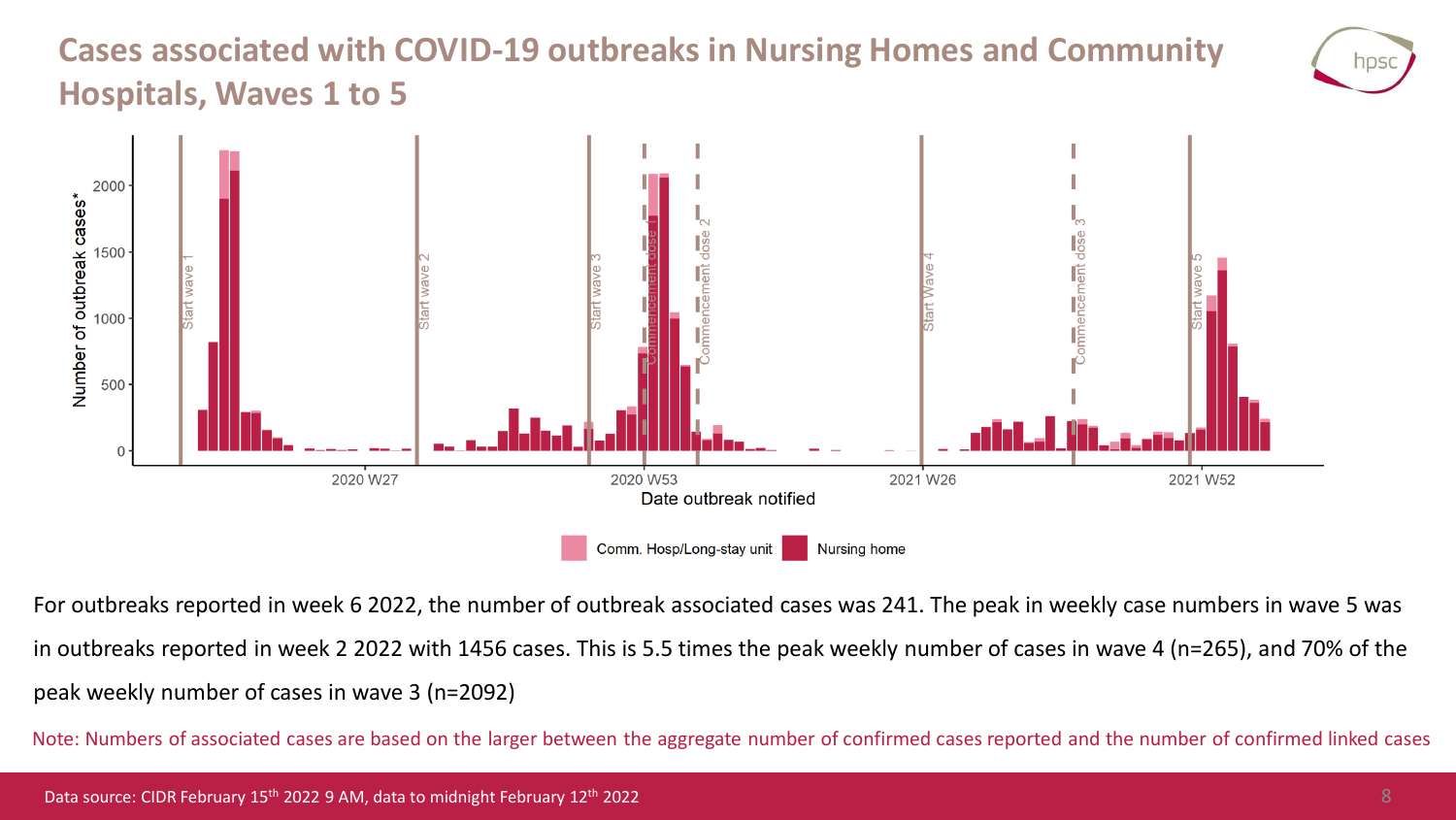### **Cases associated with COVID-19 outbreaks in Nursing Homes and Community Hospitals by healthcare worker status, Waves 1 to 5**



In week 6, 100 outbreak associated cases were among staff and 113 among residents, with 28 cases of unknown status

Note: Numbers of associated cases are based on the larger between the aggregate number of confirmed cases reported and the number of confirmed linked cases. Staff and clients case numbers were derived from aggregate data provided on the number of staff and clients cases.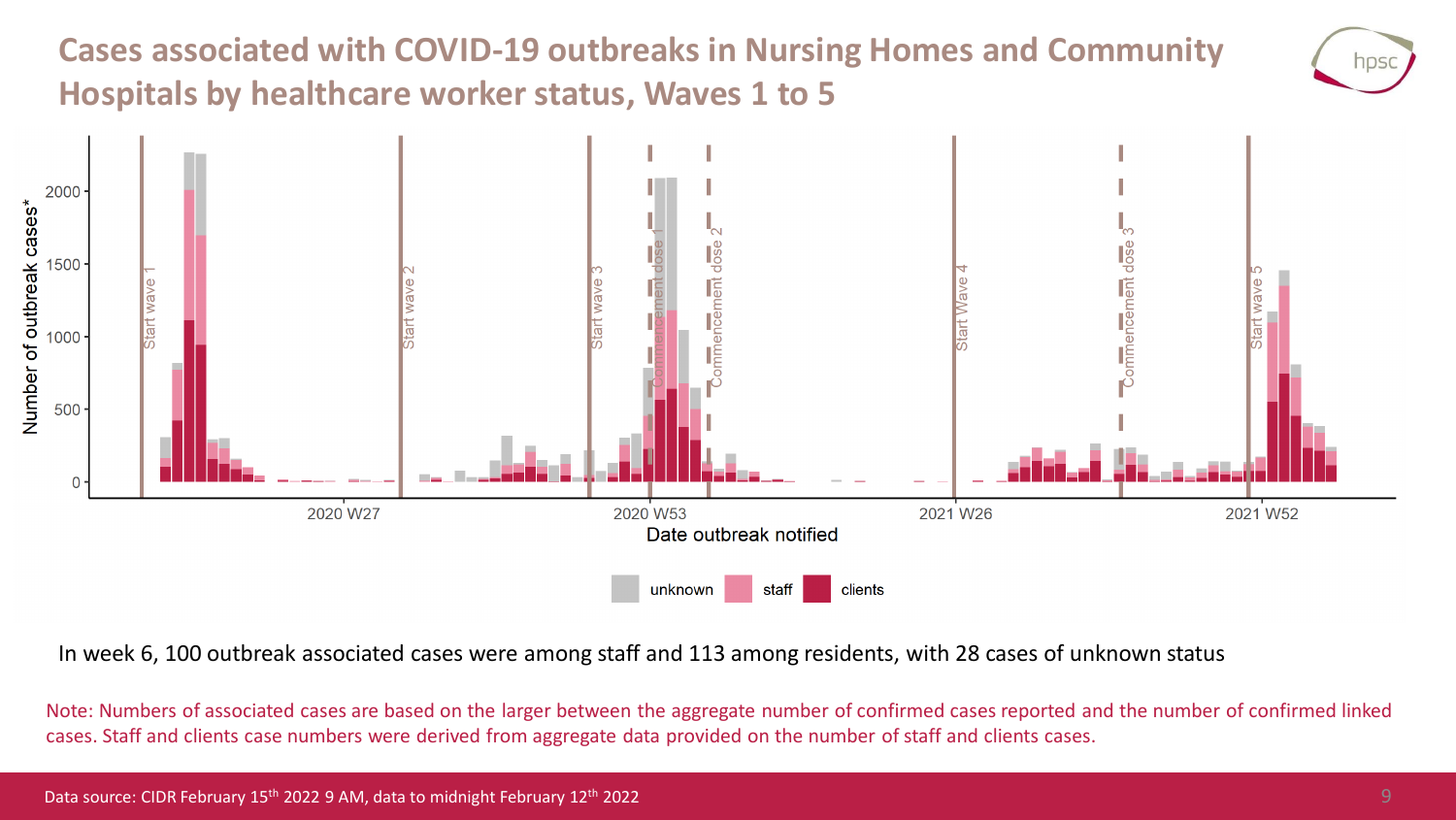**Outcomes among cases linked to COVID-19 outbreaks in Nursing Homes and Community Hospitals by age group, Wave 5 (weeks 51 2021 to week 6 2022)**



| Age group    | <b>Number</b> | <b>Number</b><br>hospitalised | %<br>hospitalised | <b>Number</b><br>admitted to<br><b>ICU</b> | % ICU | <b>Number</b><br>who died | % died |
|--------------|---------------|-------------------------------|-------------------|--------------------------------------------|-------|---------------------------|--------|
| <45 yrs      | 869           | 17                            | 2.0%              | < 5                                        | 0.0%  | < 5                       | 0.0%   |
| 45-64 yrs    | 513           | 21                            | 4.1%              | < 5                                        | 0.0%  | < 5                       | 0.2%   |
| 65-74 yrs    | 204           | 10                            | 4.9%              | < 5                                        | 0.0%  | 5                         | 2.5%   |
| 75-84 yrs    | 600           | 27                            | 4.5%              | < 5                                        | 0.0%  | 16                        | 2.7%   |
| $85 + yrs$   | 817           | 38                            | 4.7%              | < 5                                        | 0.0%  | 22                        | 2.7%   |
| <b>Total</b> | 3003          | 113                           | 3.8%              | < 5                                        | 0.0%  | 44                        | 1.5%   |

Note: disease severity information is only available for 3003/4779 (63%) cases in wave 5, and deaths may still accrue among known cases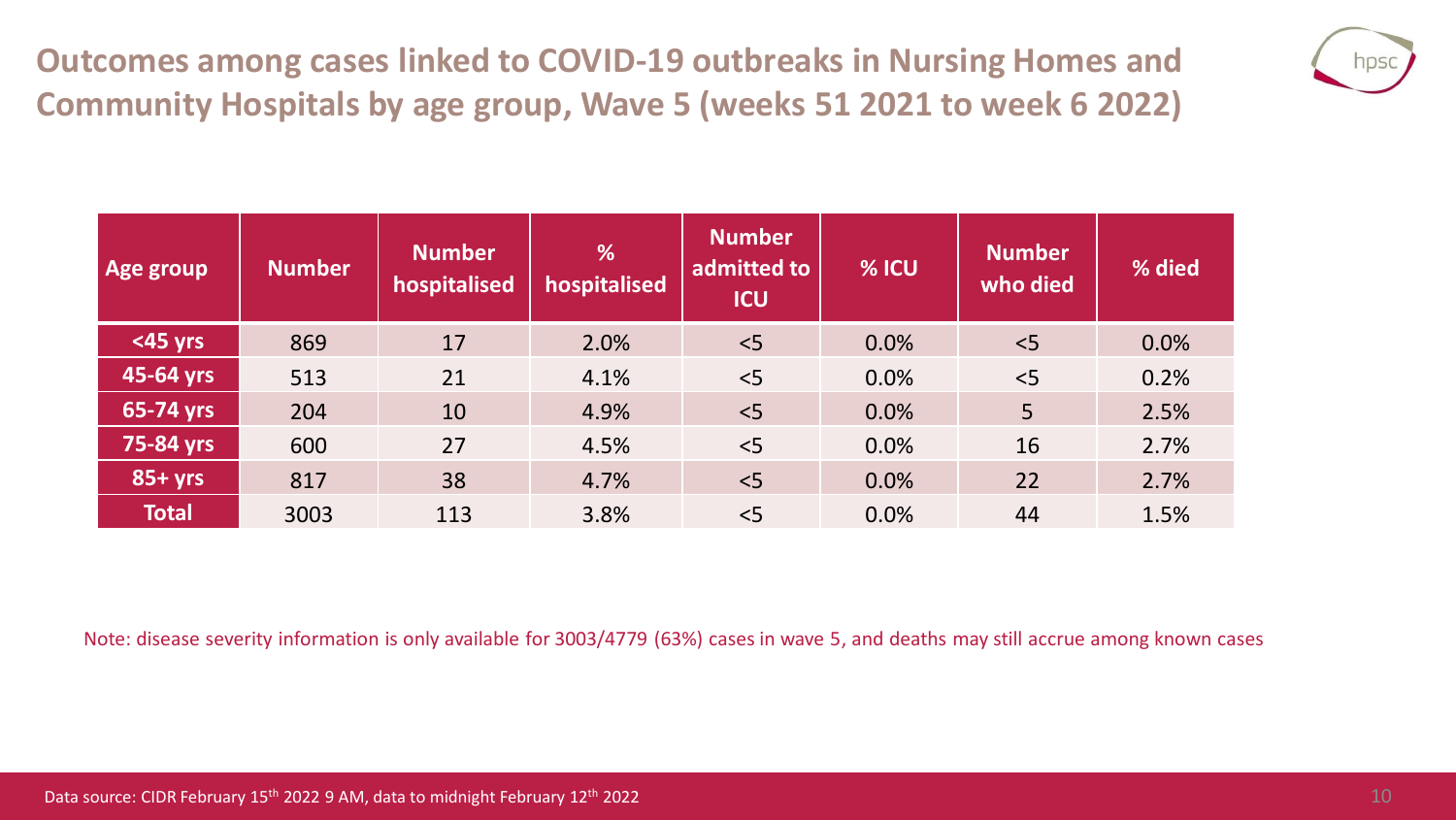## **Comparison of disease severity among cases linked to outbreaks in Nursing Homes and Community Hospitals by wave and age group**

| Age         | <b>Wave</b> | <b>Number</b> | <b>Number</b><br>hospitalised | %<br>hospitalised | <b>Number</b><br>admitted to ICU | % ICU | <b>Number who</b><br>died | % died |
|-------------|-------------|---------------|-------------------------------|-------------------|----------------------------------|-------|---------------------------|--------|
| group       |             |               |                               |                   |                                  |       |                           |        |
| $ $ <65 yrs | Wave 1      | 2672          | 88                            | 3.3%              | 5                                | 0.2%  | 20                        | 0.7%   |
|             | Wave 2      | 779           | 15                            | 1.9%              | < 5                              | 0.0%  | < 5                       | 0.1%   |
|             | Wave 3      | 4033          | 101                           | 2.5%              | 8                                | 0.2%  | 18                        | 0.4%   |
|             | Wave 4      | 1165          | 16                            | 1.4%              | < 5                              | 0.2%  | $\overline{7}$            | 0.6%   |
|             | Wave 5      | 1382          | 38                            | 2.7%              | < 5                              | 0.0%  | < 5                       | 0.1%   |
| $65+yrs$    | Wave 1      | 3577          | 388                           | 10.8%             | 11                               | 0.3%  | 864                       | 24.2%  |
|             | Wave 2      | 776           | 75                            | 9.7%              | < 5                              | 0.1%  | 133                       | 17.1%  |
|             | Wave 3      | 4296          | 476                           | 11.1%             | < 5                              | 0.1%  | 1009                      | 23.5%  |
|             | Wave 4      | 1525          | 172                           | 11.3%             | < 5                              | 0.1%  | 195                       | 12.8%  |
|             | Wave 5      | 1621          | 75                            | 4.6%              | < 5                              | 0.0%  | 43                        | 2.7%   |
| All ages    | Wave 1      | 6251          | 476                           | 7.6%              | 16                               | 0.3%  | 884                       | 14.1%  |
|             | Wave 2      | 1555          | 90                            | 5.8%              | < 5                              | 0.1%  | 134                       | 8.6%   |
|             | Wave 3      | 8329          | 577                           | 6.9%              | 12                               | 0.1%  | 1027                      | 12.3%  |
|             | Wave 4      | 2690          | 188                           | 7.0%              | < 5                              | 0.1%  | 202                       | 7.5%   |
|             | Wave 5      | 3003          | 113                           | 3.8%              | < 5                              | 0.0%  | 44                        | 1.5%   |

The percentage of cases 65 years or older who died among cases linked to outbreaks notified in wave 4 was 12.8% and in wave 5 was 2.7%, compared to between 17.0% and 24.2% in waves 1-3

Note: disease severity information is only available for 3003/4779 (63%) cases in wave 5, and deaths may still accrue among known cases